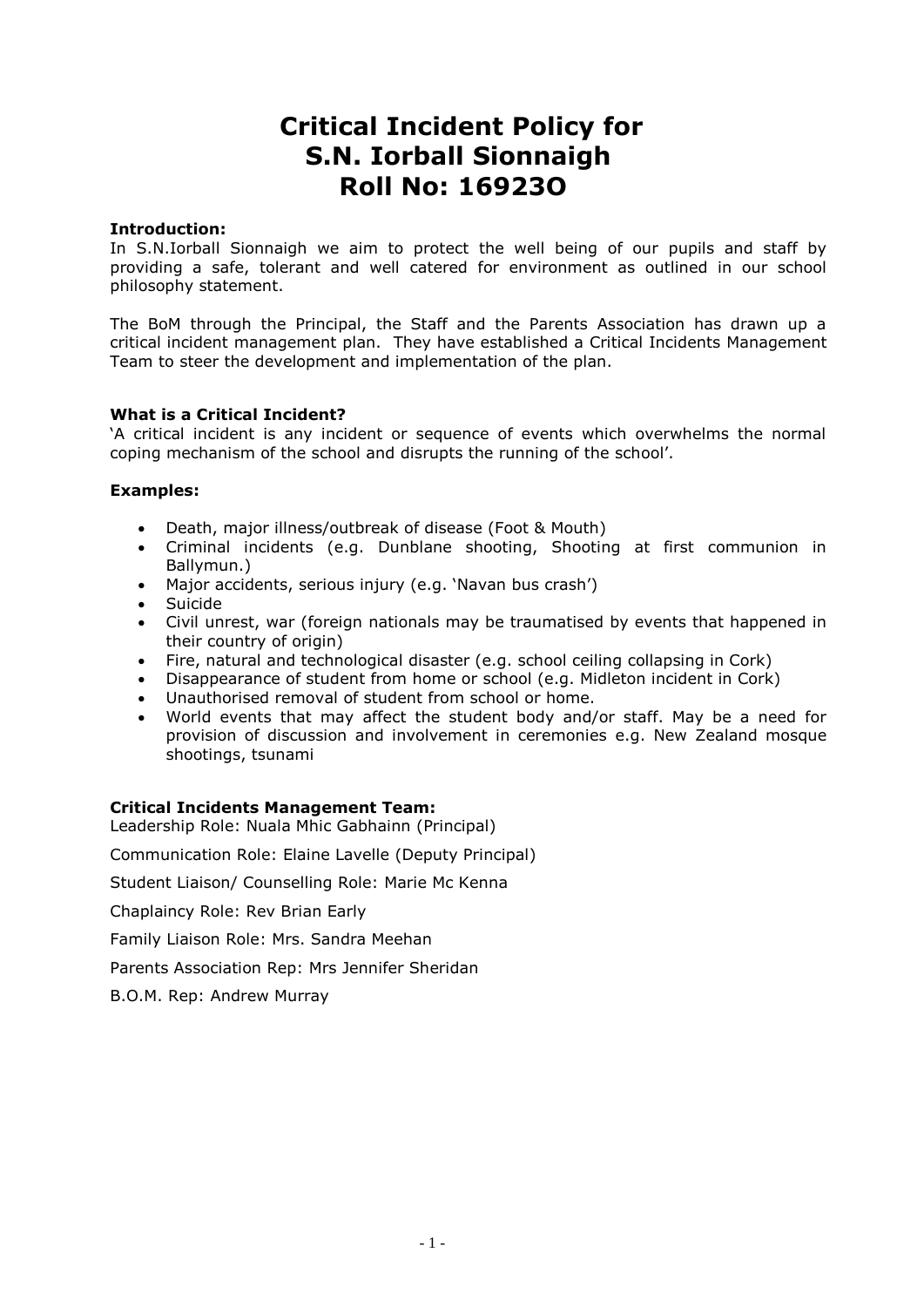#### **Roles and Responsibilities 1. Leadership Role: Intervention**

- Confirm the event
- Activate the Critical Incident response team
- Liaise with the Gardaí/Emergency services
- Lead briefing meetings for staff on the facts as known, give staff members an opportunity to express their feelings and ask questions, outlines the routine for the day
- Express sympathy to family
- Clarify facts surrounding event
- Make contact with other relevant agencies
- Decide how news will be communicated to different groups (staff, pupils, outside school)

# **Postvention**

- Ensure provision of ongoing support to staff and students
- Facilitate any appropriate memorial events
- Review Plan

#### **2. Communication Role: Intervention**

- With Team, prepare a public statement
- Organise a designated room to address media promptly
- Ensure telephone lines are free for outgoing and important incoming calls
- Designate mobile numbers for contact
- Liaise with relevant outside support agencies

#### **Postvention**

Review and evaluate effectiveness of communication response

# **3. Student Liaison/ Counselling Role: Intervention**

- Advise the staff on the procedures for identification of vulnerable pupils
- Alert staff to vulnerable pupils
- Outline specific services available in the school
- Address immediate needs of staff
- Provide materials for staff (from critical incident folder)
- Provide information

#### **Postvention**

- Provide ongoing support to vulnerable students
- Monitor class most affected
- Refer as appropriate
- Review and evaluate Plan

**4. Chaplaincy Role: Intervention**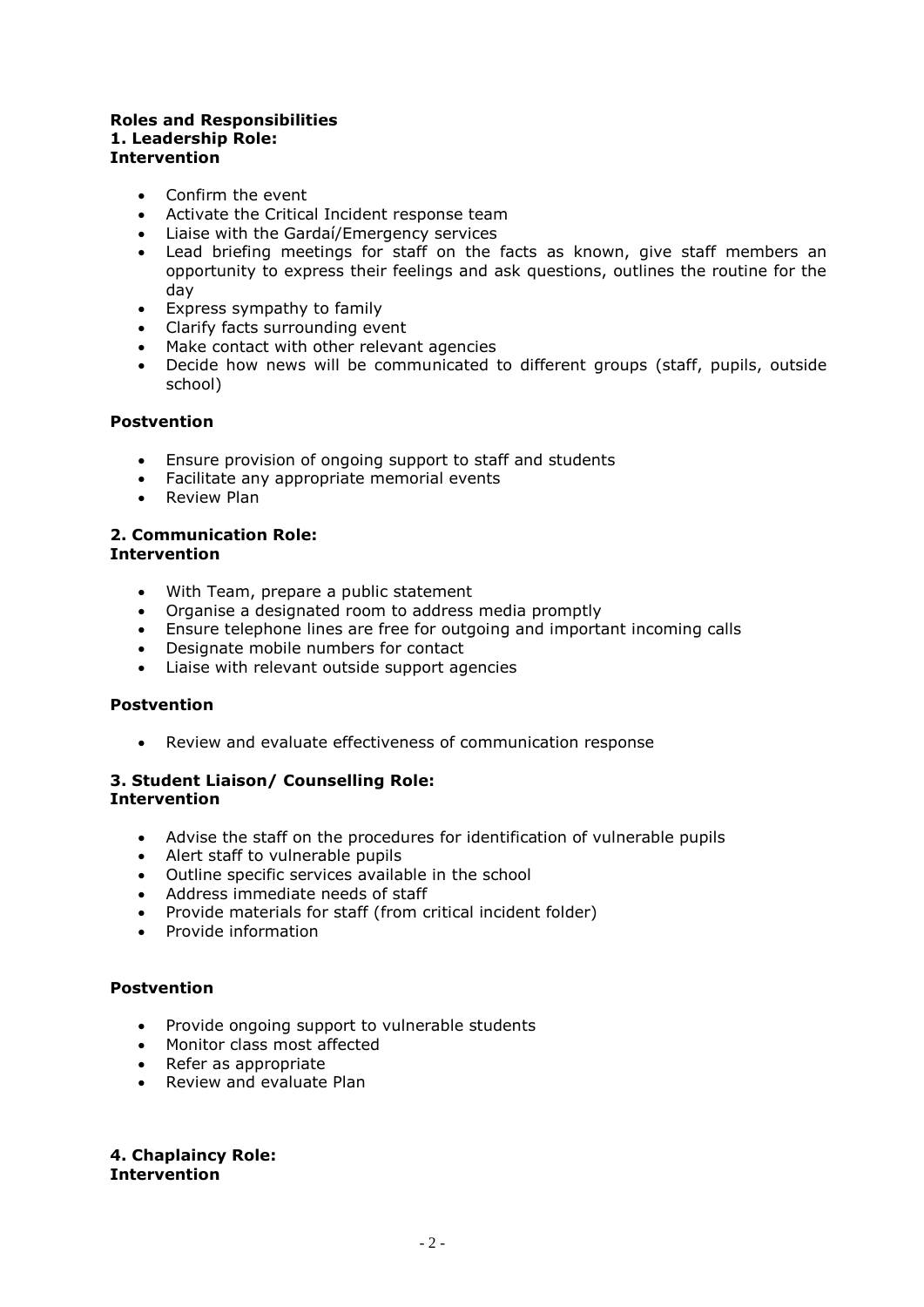- Visit home(s), if appropriate
- Assist with prayer services
- Make contact with other local clergy
- Be available as personal and spiritual support to staff

# **Postvention**

- Provide follow-up support to families in conjunction with Home School Community Liaison
- Work in partnership with Critical Incident team
- Review and Evaluate Plan

#### **4. Family Liaison Role: Intervention**

- Co-ordinate contact with families (following first contact by Principal)
- Consult with family around involvement of school in e.g. funeral service
- Assist with all communication dealing with parents of any student affected by critical incident

# **Postvention**

- Provide ongoing support to families affected by the incident
- Involve as appropriate the family in school liturgies/memorial services
- Offer to link family with community support groups
- Review and evaluate plan

# **Action plan SHORT-TERM ACTIONS (Day 1)**

- Immediate contact with family/families
- Consult with the family regarding appropriate support from the school, e.g. funeral service
- Ensure that a quiet place can be made for students/staff

# **Media Briefing (if appropriate)**

- Designate a spokesperson (Leader)
- Gather accurate information
- Prepare a brief statement (Team)
- Protect the family's privacy
- It is important to obtain accurate information about the incident
	- 1. What happened, where and when?
	- 2. What is the extent of the injuries?
	- 3. How many are involved and what are their names?
	- 4. Is there a risk of further injury?
	- 5. What agencies have been contacted already?
- Contact appropriate agencies
	- 1. Emergency services
	- 2. Medical services
	- 3. H.S.E. Psychology Departments/Community Care Services
	- 4. NEPS
	- 5. BOM
	- 6. DES/Schools Inspector
- Convene a meeting with Key Staff/Critical Management Team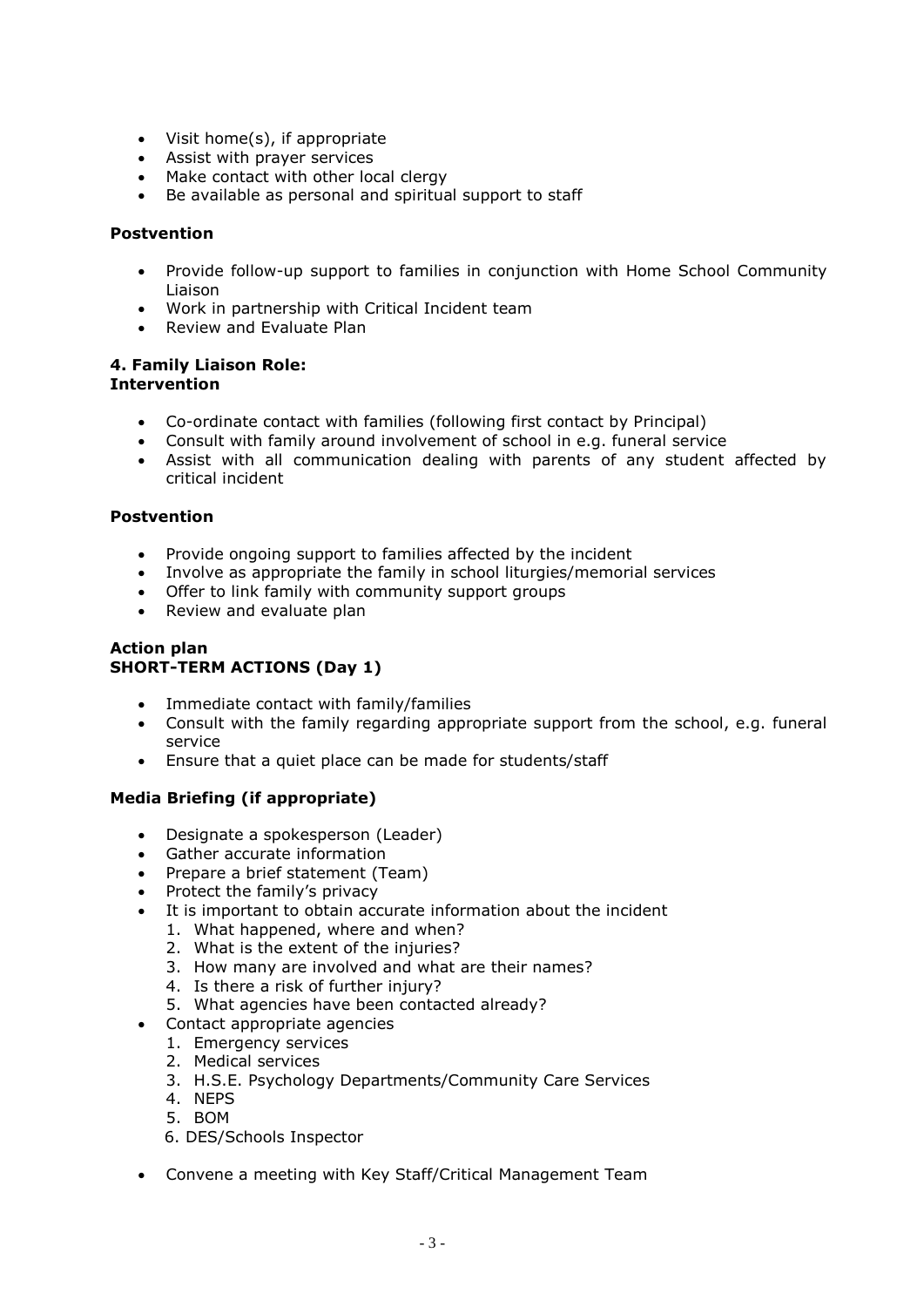- Organize a staff meeting, if appropriate
- Ensure any absent staff members are kept informed
- Organise timetable/routine for the day. (Adhering to the normal school routine is important, if this is possible)
- Class teachers to take note of any absentees who might need to be contacted, list of friends etc, or any other relevant information. This is to be given to the Student Liaison person
- Arrange supervision of students
- Liaise with the family regarding funeral arrangements/memorial service
- The Chaplain/Principal will liaise with the family, to extend sympathy and clarify the family's wishes regarding the school's involvement in funeral/memorial service
- Arrange a home visit by two staff representatives within 24 hours, if appropriate. (Student Liaison person + Class teacher)
- Have regard for different religious traditions and faiths

# **MEDIUM-TERM ACTIONS (24-72 HOURS)**

- Preparation of students/staff attending funeral
- Involvement of students/staff in liturgy if agreed by bereaved family
- Facilitation of students/staffs responses, e.g. Sympathy cards, flowers, Book of Condolences, etc.
- Ritual within the school
- Review the events of the first 24 hours
- Reconvene Key Staff/Critical Incident Management Team
- Decide arrangements for support meetings for parents/students/staff
- Decide on mechanism for feedback from teachers on vulnerable students
- Have review of Critical Incident Management Team meeting
- Establish contact with absent staff and pupils
- Arrange support for individual students, groups of students, and parents, if necessary
- Hold support/information meeting for parents/students, if necessary, in order to clarify what has happened
- Give any teacher who feels uncomfortable with involvement in support meetings the choice of opting out
- Arrange, in consultation, with outside agencies, individual or group debriefings or support meetings with parental permission
- Plan for the re-integration of students and staff e.g. absentees, injured, siblings, close relative etc)
- Student Liaison person to liaise with above on their return to school.
- Plan visits to injured
	- Family Liaison person + Class Teacher + Principal to visit home/hospital
	- Attendance and participation at funeral/memorial service (To be decided)
	- Decide this in accordance with parent's wishes, school management decisions and in consultation with close school friends
- School closure (if appropriate)
- Request a decision on this from school management

#### **LONGER TERM ACTIONS**

Monitor students for signs of continuing distress